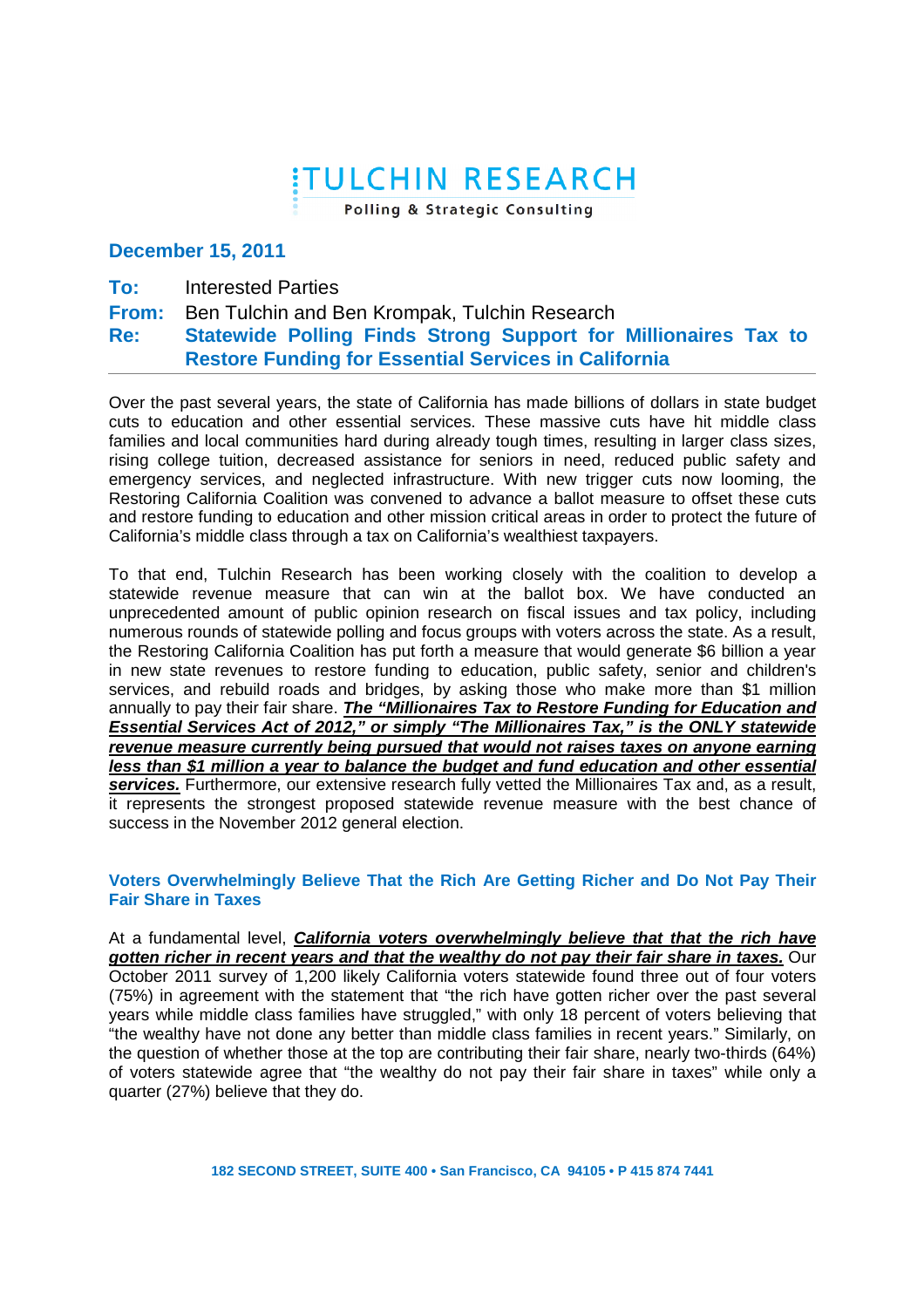Notably, our research finds public opinion has moved increasingly in this direction since just earlier this year, as billionaire investor Warren Buffett noted that wealthy individuals like himself do not pay their fair share in taxes and called for Washington to "stop coddling the rich," President Obama has introduced federal tax proposals to raise taxes on those who make more than \$1 million a year, and Occupy Wall Street has made it's presence known in the political landscape. A Tulchin Research survey in March 2011 of 800 likely California voters found similar attitudes but slightly less dramatic margins, with 69 percent of voters feeling the rich had gotten richer to 24 percent who said they had not and 61 percent agreeing that the wealthy do not pay their fair share in taxes to 31 percent who said they do. As the graph below illustrates, the more recent October data represents a net shift of 12 points since March toward the belief that the rich have gotten richer and a net shift of 7 points toward the position that the wealthy do not pay their fair share in taxes.



#### **Graphic 1: Public Attitudes Toward the Wealthy and How Much They Pay in Taxes**

We then took this line of questioning one step further and asked if voters "would be open to raising taxes on the wealthy to restore funding to essential services that have been cut such as education, health care, and public safety." The results tracked sentiment with data described above as nearly three out of four voters (72%) responded that they would be open to raising taxes on the wealthy to restore funding cuts and less than a quarter (24%) oppose it, with only three percent undecided.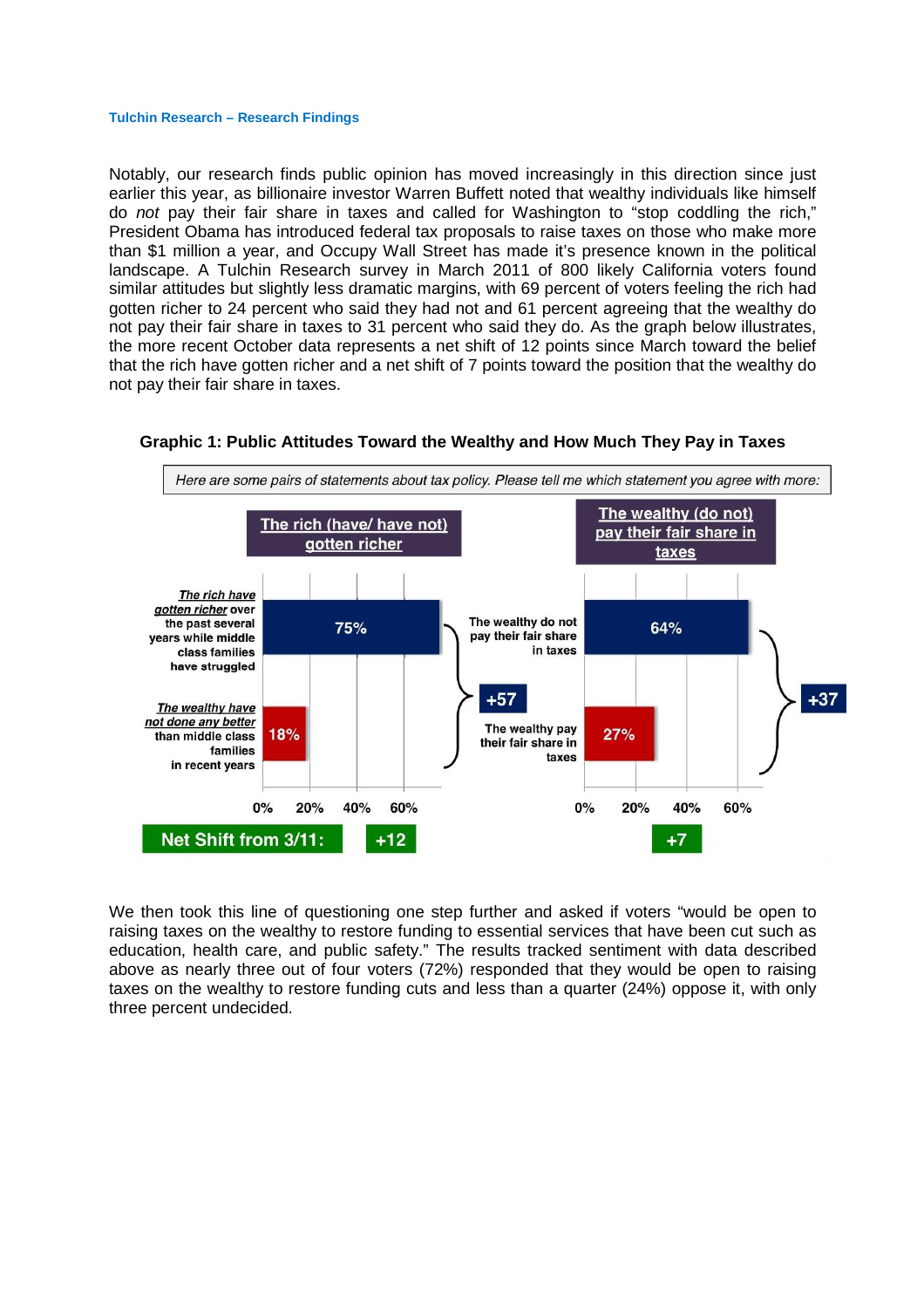

## **Graphic 2: Voters Open to Raising Taxes on the Wealthy to Restore Funding to Services**

## **As the only proposed statewide revenue measure that would raise the income tax rate on the wealthiest Californians and not raise any taxes on those making less than \$1 million in annual income, the Millionaires Tax reflects public opinion by asking more only of those taxpayers whom voters believe can afford it and do not currently pay their fair share.**

## **Millionaires Tax Supported by a Wide Majority of California Voters**

Throughout the course of our research, involving multiple rounds of statewide polling and focus groups conducted across the state, we thoroughly tested different tax proposals incorporating different themes, dollar amounts, and funding priorities. **We consistently found voters most willing to support a measure taxing annual income over \$1 million and funding education and other essential services that have seen cuts in recent budget years.**

Campaigns rarely release polling data, especially the initial vote for title and summary on a ballot measure, but the results of our research are so compelling that we feel it important to share with the public our major findings in order to demonstrate that ours is indeed the strongest and most winnable revenue measure currently being proposed.

Our October poll tested a title and summary for a measure closely reflecting the final version of the Millionaires Tax submitted to the Attorney General's office. **The measure, which would establish a tax increase on incomes over \$1 million and raises \$6.1 billion to restore funding to education and other services that have been cut, is supported by voters by a commanding 43-point margin with fully two-thirds of voters (67%) of voters in support of the measure and less than a quarter (24%) opposed.** Impressively, nearly two out of five voters (37%) strongly support the millionaires tax, giving this measure a solid base of support and putting it in excellent position to pass on Election Day. Only eight percent of California voters said they were undecided on the measure – a very low number at this early stage in the process.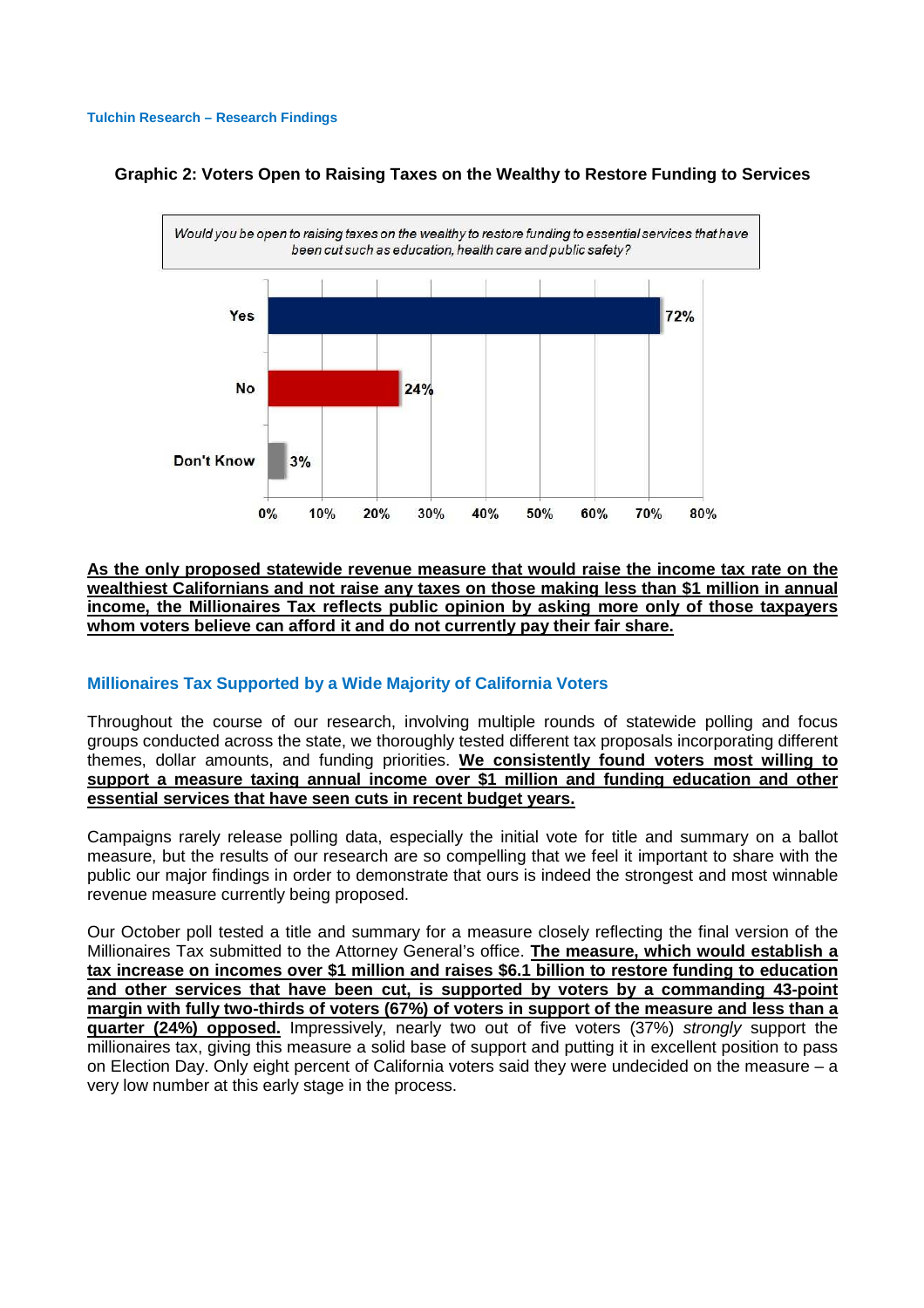

**Graphic 3: Strong Support Statewide for Millionaires Tax to Restore Funding for Services**<sup>1</sup>

As detailed in the table below, the measure attracts voters from across the political spectrum and finds strong support in all corners of the state and among voters of all ages, genders, ethnicities, and incomes.

- **The Millionaires Tax finds support across the political spectrum. The measure is backed by wide majorities of Democrats and independent voters and polls even with Republicans**.
	- o Democrats support the measure by a margin of better than 8-to-1, with 84 percent of Democrats in support and just 10 percent opposed.
	- o Among decline-to-state and third party voters, more than two out of three (68%) support the measure to just 23 percent who oppose it – a margin of 45 points.
	- o Republicans are evenly divided on the measure, with 46 percent opposed to it and 45 percent in support – a very healthy position for any statewide tax measure to be in with Republican voters at this early stage.

1

<sup>&</sup>lt;sup>1</sup> The text of the title and summary tested in our poll is as follows: **Restores funding for education, police, fire, senior services, and road repair. Tax on personal income above \$1 million. Accountability Requirements. Initiative statute.** 

<sup>•</sup> Provides funds to restore specified programs previously eliminated due to budget cuts.

<sup>•</sup> Allocates 52% to Kindergarten through 14 and higher education; 16% to police and fire; 16% to senior services; and 16% to road repairs. Imposes additional 3% tax on taxpayers' personal income above \$1 million and 5% tax on taxpayers' personal income above \$2 million to provide dedicated funding to restore budget cuts.

<sup>•</sup> Creates dedicated fund into which tax revenues are deposited.

<sup>•</sup> Accountability requirements include independent audits.

<sup>•</sup> The Legislative Analyst's estimate of fiscal impact would be additional annual state revenues of about \$6.1 billion with comparable annual expenditures by the state and local government for funding specified programs previously eliminated due to budget cuts.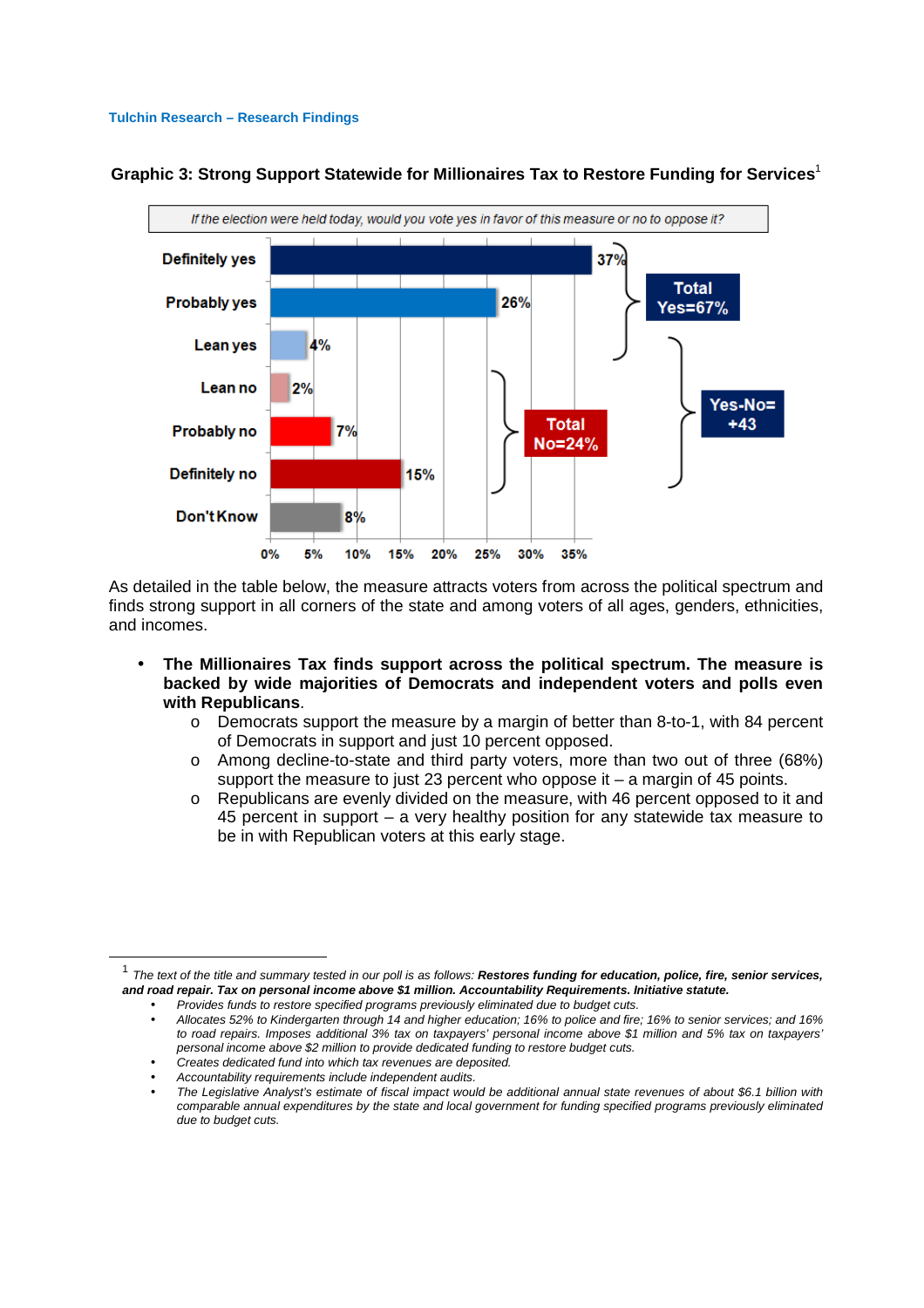| "If the election were held today, would you vote yes in favor of this measure or no to oppose it?" |                  |                 |                  |                 |
|----------------------------------------------------------------------------------------------------|------------------|-----------------|------------------|-----------------|
|                                                                                                    | <b>TOTAL YES</b> | <b>TOTAL NO</b> | <b>UNDECIDED</b> | <b>YES - NO</b> |
| <b>All Voters</b>                                                                                  | 67%              | 24%             | 8%               | $+43$           |
| <b>PARTY</b>                                                                                       |                  |                 |                  |                 |
| Democrat                                                                                           | 84%              | 10%             | 6%               | $+74$           |
| Republican                                                                                         | 45%              | 46%             | 9%               | $-1$            |
| DTS/Other                                                                                          | 68%              | 23%             | 10%              | $+45$           |
| <b>REGION</b>                                                                                      |                  |                 |                  |                 |
| Los Angeles County                                                                                 | 71%              | 20%             | 9%               | $+51$           |
| Other Los Angeles Area                                                                             | 61%              | 33%             | 6%               | $+28$           |
| <b>Bay Area</b>                                                                                    | 78%              | 14%             | 8%               | $+64$           |
| San Diego                                                                                          | 69%              | 26%             | 5%               | $+43$           |
| Sacramento/North                                                                                   | 65%              | 29%             | 6%               | $+36$           |
| <b>Central Valley</b>                                                                              | 55%              | 33%             | 11%              | $+22$           |
| <b>GENDER</b>                                                                                      |                  |                 |                  |                 |
| Men                                                                                                | 65%              | 29%             | 6%               | $+36$           |
| Women                                                                                              | 70%              | 20%             | 9%               | $+50$           |
| <b>RACE</b>                                                                                        |                  |                 |                  |                 |
| White                                                                                              | 64%              | 28%             | 9%               | $+36$           |
| Latino                                                                                             | 78%              | 18%             | 4%               | $+60$           |
| <b>Black</b>                                                                                       | 88%              | 7%              | 5%               | $+81$           |
| Asian                                                                                              | 81%              | 19%             | $\star$          | $+62$           |
| <b>AGE</b>                                                                                         |                  |                 |                  |                 |
| 18-29                                                                                              | 79%              | 15%             | 5%               | $+64$           |
| 30-39                                                                                              | 80%              | 12%             | 8%               | $+68$           |
| 40-49                                                                                              | 65%              | 26%             | 8%               | $+39$           |
| 50-64                                                                                              | 65%              | 28%             | 7%               | $+37$           |
| $65+$                                                                                              | 59%              | 32%             | 8%               | $+27$           |
| <b>ANNUAL HOUSEHOLD INCOME</b>                                                                     |                  |                 |                  |                 |
| $<$ \$35,000                                                                                       | 83%              | 14%             | 3%               | $+69$           |
| \$35,000-\$75,000                                                                                  | 65%              | 28%             | 7%               | $+37$           |
| \$75,000-\$150,000                                                                                 | 63%              | 30%             | 7%               | $+33$           |
| \$150,000-\$250,000                                                                                | 69%              | 25%             | 7%               | $+44$           |
| \$250,000+                                                                                         | 59%              | 39%             | 3%               | $+20$           |

## **Graphic 4: Support Statewide for Millionaires Tax by Key Demographic Groups**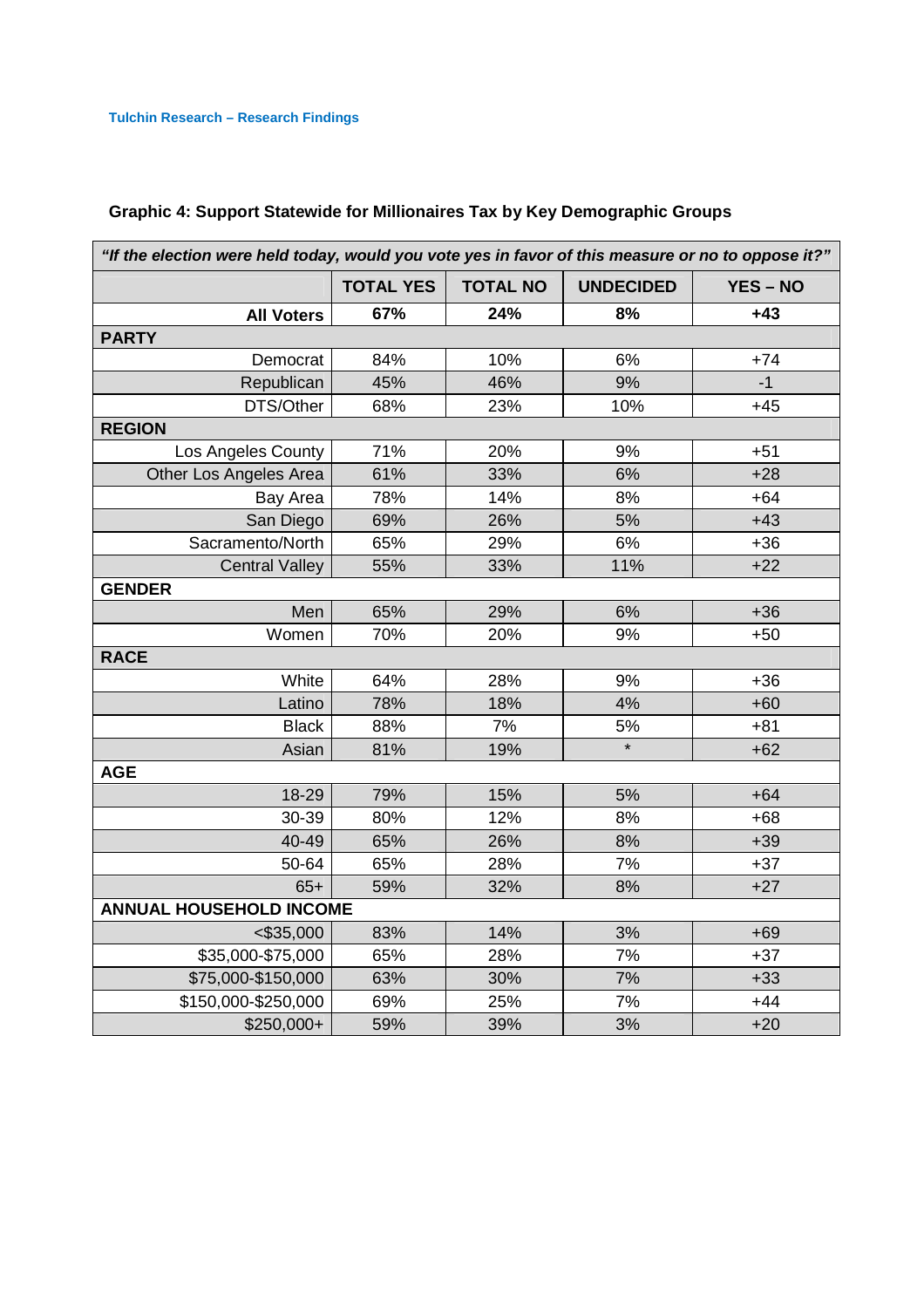- **The Millionaires Tax is backed by wide majorities of voters in every region of California**.
	- o The strongest support for the measure comes from the San Francisco Bay Area, where voters say yes by a 64-point margin, with 78 percent of voters supporting it and just 14 percent opposed.
	- $\circ$  Voters in Los Angeles County support the Millionaires Tax by a 51-point margin, with 71 percent of voters supporting the measure and just 20 percent opposed.
	- o In the Los Angeles area outside of L.A. County, voters back the measure, 61 percent to 33 percent, which is quite impressive in this traditionally more conservative part of the state that includes Orange County as well as the Inland Empire (Riverside and San Bernardino counties).
	- o Voters in the San Diego area back the measure by a 43-point margin, 69 percent to 26 percent.
	- o In the Sacramento region, voters back the measure 65 percent to 29 percent.
	- o In the Central Valley region, 55 percent of voters support the measure to 33 percent who oppose it.
- **The Millionaires Tax is supported by men and women and by voters of all ages**.
	- $\circ$  The measure is supported by female voters by a margin of 50 points (70 percent support to 20 percent opposed) and by male voters by a margin of 36 points (65 percent support to 29 percent opposed).
	- o The measure is backed by voters under the age of 50 by 55 points (74 percent support to 19 percent opposed) and by voters over 50 by 32 points (62 percent support to 30 percent opposed), with voters under 40 giving it the highest level of support (80%).
- **Voters of all ethnicities strongly support the Millionaires Tax**.
	- $\circ$  Among white voters, 64 percent support the measure while 28 percent oppose it.
	- o The measure finds it strongest support among black voters, 88 percent of whom support it to just 7 percent who are opposed.
	- o Latino voters back the measure by a margin of 78 percent to 18 percent.
	- o Among Asian voters, 81 percent support the measure while just 19 percent oppose it.
- **The Millionaires Tax is supported by voters at all income levels including those in households making over \$250,000 a year.**
	- o Not too surprisingly, households with the lowest reported income (\$35,000 a year or less in household income) offer the highest level of support, as 83 percent would vote yes on the millionaires' tax if the election were held today to only 14 percent who would oppose it.
	- o On the other end of the spectrum, **even the wealthiest households in California support the Millionaires Tax, as those who report making more than \$250,000 a year in household income** (in the top 1 percent of income earners nationally) **back the measure by a margin of 59 percent to 39 percent.**
	- o Voters in between also favor it as households with an annual income of between \$150,000-\$250,000 support the measure by a 44-point margin, 69 percent to 25 percent.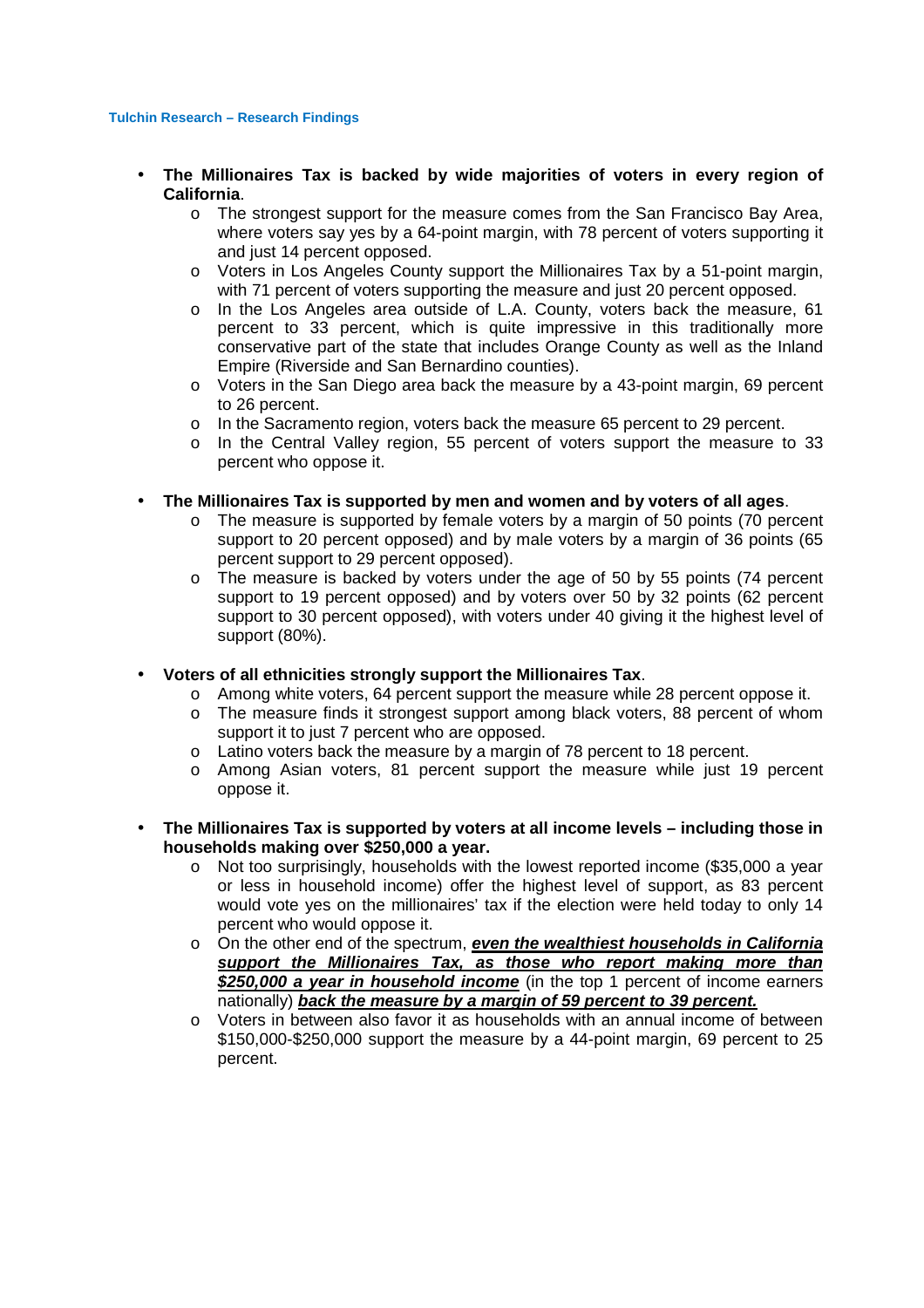## **Research Finds Far Less Support for Regressive Tax Options**

In addition to the Millionaires Tax, we tested several more regressive tax options to address the state's budget challenges and consistently found an electorate with little appetite for raising taxes on California's struggling middle class. Our October survey tested policy options including a onepercent increase in the state sales tax combined with a one-quarter-of-one-percent across-theboard increase in the state income tax as well as a proposal to lower the sales tax and expand it to include services such as accountants, lawyers, haircuts, and auto repair. Both measures fail to garner the support of a majority of voters, with the income and sales tax proposal being rejected by a 26-point margin (36% support to 62% opposed) and the proposal to lower the sales tax but expand it to cover services also being rejected (40% support to 45% opposed).



**Graphic 5: Opposition to More Regressive Tax Proposals** 

These findings are very consistent with our other qualitative and quantitative research, demonstrating that voters are very open to raising new revenues from those taxpayers earning over \$1 million a year but much more reluctant to support tax increases on themselves during challenging times.

#### **Conclusion**

In summary, the Millionaires Tax represents the strongest and most winnable revenue measure headed for the November 2012 California statewide ballot. California voters widely believe that the rich have gotten richer in recent years and that the wealthy do not currently pay their fair share in taxes. The measure's development was informed by extensive public opinion research finding potential resistance to tax increases on California's middle class but strong support for raising taxes on annual incomes over \$1 million in order to restore funding to education and